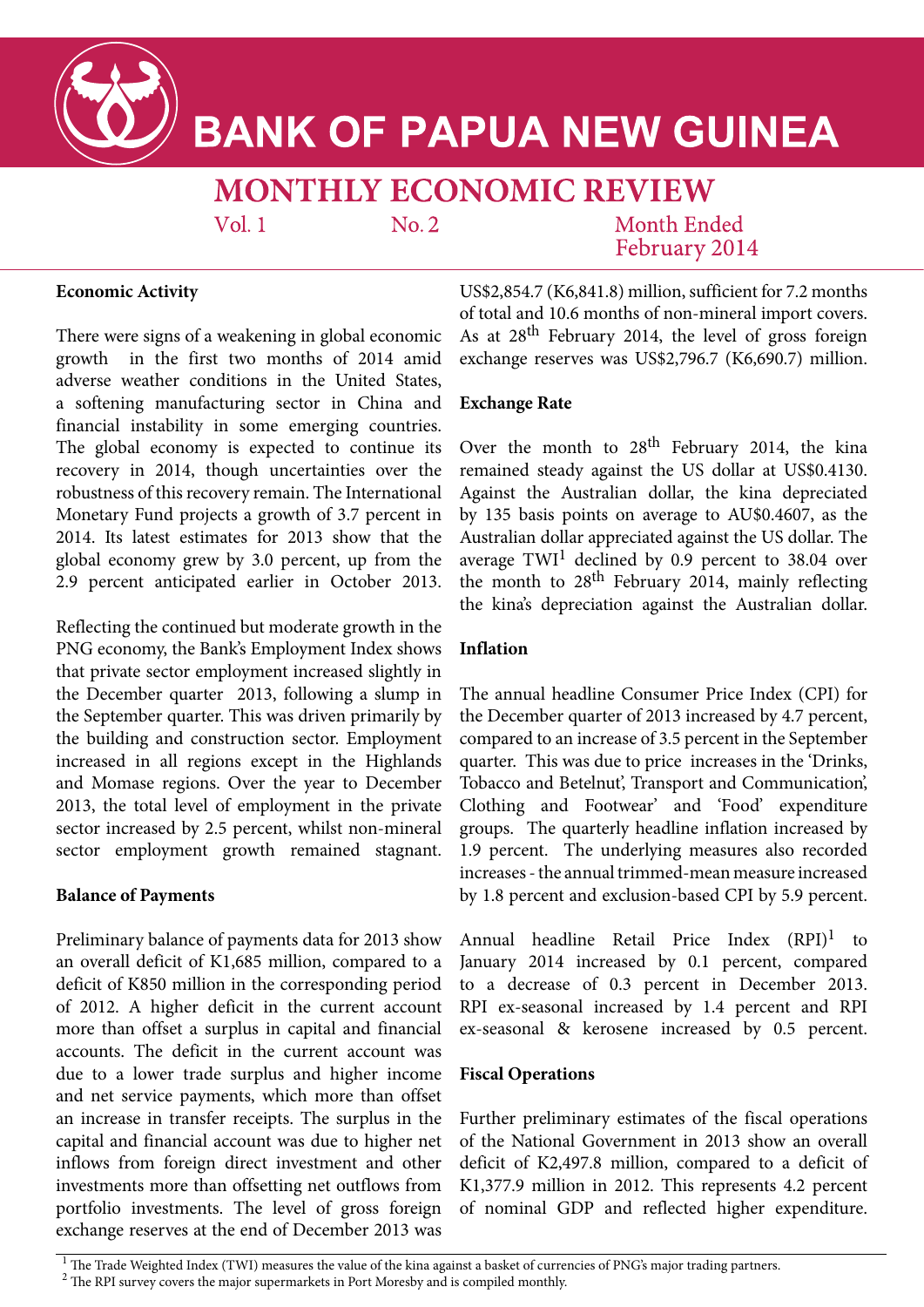Total revenue, including foreign grants was K9,374.6 million in 2013, 2.0 percent lower than in 2012. This represents 89.4 percent of the 2013 revised budgeted revenue. The decrease in revenue resulted from lower non-tax revenue and foreign grants. Total expenditure was K11,872.4 million in 2013, 8.5 percent higher than in 2012 and represents 89.8 percent of the revised budgeted appropriation for 2013. This resulted from higher expenditures in both the recurrent and development budgets. The National Government's cash flow for week-ending 28th February 2014 show a credit position of K154.6 million.

#### **Domestic Interest Rates & Monetary Aggregates**

Over the month ending  $28<sup>th</sup>$  February 2014, all Central Bank Bill (CBB) rates increased. The 28-day rate increased from 1.83 percent to 1.88 percent, the 63-day rate from 2.11 percent to 2.22 percent and the 91-day rate from 2.18 percent to 2.32 percent. There was no auction in the 182-day term during the month. Treasury bill rates also increased. The 182-day rate increased from 2.77 percent to 2.95 percent and the 364-day rate from 4.44 percent to 4.80 percent. The wholesale deposit rates increased in most maturities, except the 60-day term.

Credit conditions continue to remain conducive for consumption and investment activity. Broad money supply (M3\*) grew by 9.5 percent on an annual basis in January 2014, largely underpinned by an increase in net claims on the Central Government, drawdown of Government deposits and an increase in private sector credit. Over the year to 28th February 2014, average lending by commercial banks increased by 18.2 percent to K8,791.6 million. Total liquidity of the banking system, comprising cash, balance of exchange settlement accounts, Central Bank Bills, Treasury bills and Inscribed stock of less than 3 years to maturity, was K8.4 billion as at the end of February 2014, compared to K8.2 billion at the end of January.

## **Monetary Policy**

Whilst much of the pass-through of the kina depreciation from 2012 and most of 2013 did not pass through to prices in 2013, the Bank is taking a cautious approach in monetary policy management and has maintained a neutral stance of monetary policy. The policy rate, the Kina Facility Rate (KFR), has been kept at 6.25 percent in February 2014.

#### **Financial System Stability**

As at the end of December 2014, total assets of the financial system stood at K38.1 billion, of which the amount for the banking sector is 76.5 percent, superannuation system 22.4 percent, and life insurance 1.1 percent. Total deposits were K22.3 billion. Commercial banks accounted for 93.8 percent while licensed financial institutions, microfinance institutions and Savings & Loans societies accounted for 3.5 percent, 0.6 percent, and 2.1 percent, respectively. Total loans were K11.7billion. The ratio of non-performing loans to total loans was 2.1 percent, whilst the ratio of non-performing loans to total assets was 0.9 percent.

The capital adequacy ratio for the banking sector was 28.7 percent, well above the minimum requirement of 12 percent. The return on assets was 3.0 percent and return on equity was 42.6 percent. These indicators show that the financial system in PNG is very sound.

## **Payments System (KATS)**

Following the launch of the first stage of the Kina Automated Transfer System (KATS) and Banking Services System (BSS) in October 2013, a number of minor issues needed to be addressed by BPNG and the commercial banks. Initially some banks had issues adjusting to the new real time environment, particularly in managing their intra-day liquidity. On at least two occasions, BPNG had to use its overnight loan facility to enable the banks to settle and run their close of the day processes.

The next stage of KATS involves the implementation of cheque truncation. This means all commercial banks and BPNG will exchange cheques electronically through KATS using cheque images and associated data. All processing of cheques, including signature verification and dishonouring, will subsequently be electronic. The main benefits of this are a faster processing time (particularly those cheques presented in remote areas) and a reduced risk of fraud. Following the implementation of cheque truncation the banks will focus on the introduction of direct credits.